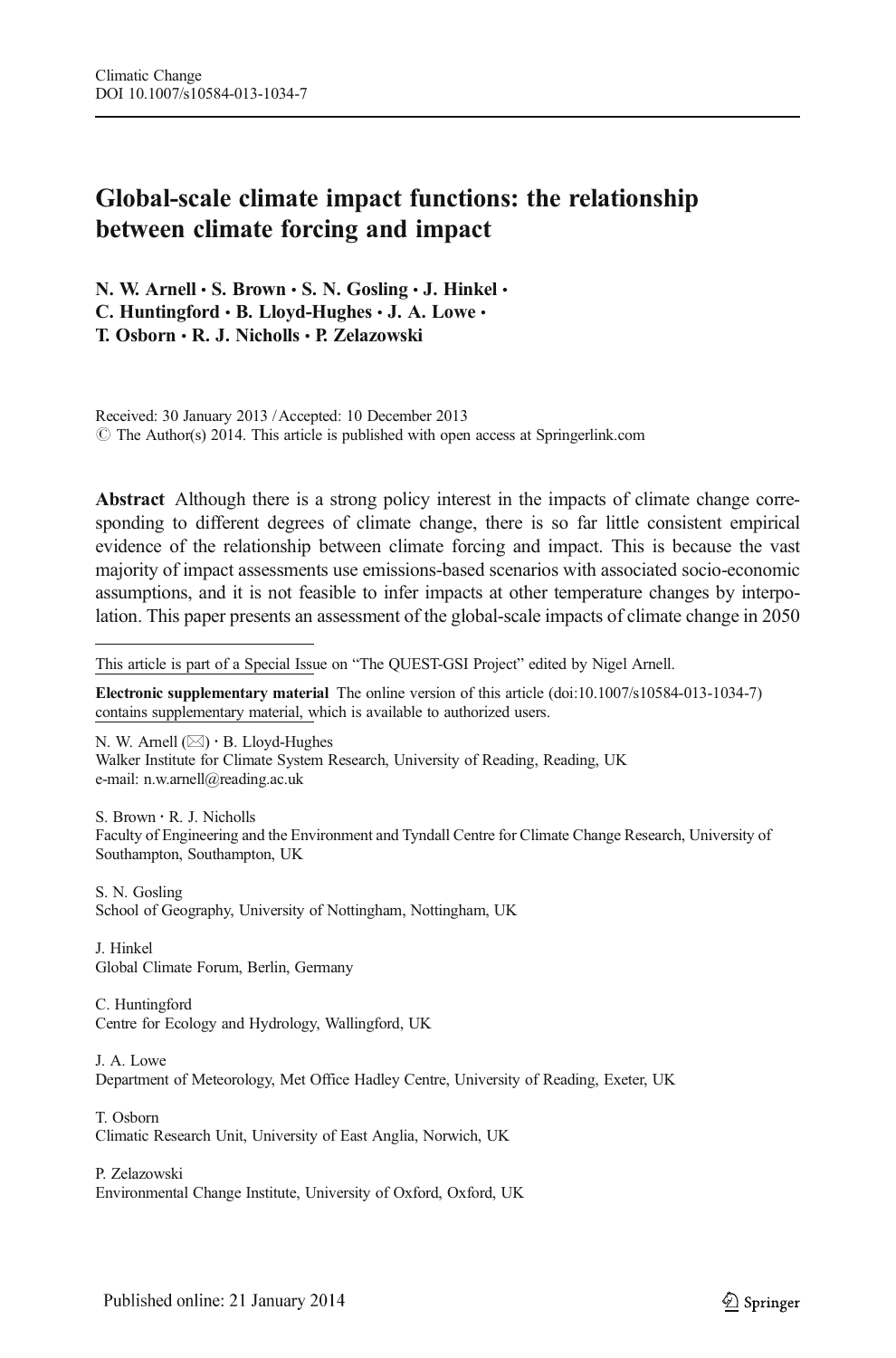corresponding to defined increases in global mean temperature, using spatially-explicit impacts models representing impacts in the water resources, river flooding, coastal, agriculture, ecosystem and built environment sectors. Pattern-scaling is used to construct climate scenarios associated with specific changes in global mean surface temperature, and a relationship between temperature and sea level used to construct sea level rise scenarios. Climate scenarios are constructed from 21 climate models to give an indication of the uncertainty between forcing and response. The analysis shows that there is considerable uncertainty in the impacts associated with a given increase in global mean temperature, due largely to uncertainty in the projected regional change in precipitation. This has important policy implications. There is evidence for some sectors of a non-linear relationship between global mean temperature change and impact, due to the changing relative importance of temperature and precipitation change. In the socio-economic sectors considered here, the relationships are reasonably consistent between socio-economic scenarios if impacts are expressed in proportional terms, but there can be large differences in absolute terms. There are a number of caveats with the approach, including the use of pattern-scaling to construct scenarios, the use of one impacts model per sector, and the sensitivity of the shape of the relationships between forcing and response to the definition of the impact indicator.

# 1 Introduction

There is a very strong policy interest in the impacts of climate change corresponding to different degrees of climate change. The Copenhagen Accord, for example, specifically states the ambition of limiting the increase in global mean temperature to 2 °C above the pre-industrial value, and the Durban Platform introduces a more stringent aspirational target of 1.5 °C. Setting aside for the moment the challenges in defining, agreeing and delivering emissions pathways that achieve these targets, there is currently little systematic evidence on the impacts that would be incurred at different levels of change in global mean temperature. This is largely because the vast majority of impact assessments are concerned with estimating impacts at a particular time under specific emissions and socio-economic scenarios, rather than the impacts associated with a specific change in temperature. Nevertheless, there have been numerous attempts to characterise the relationship between global temperature change and impacts at global and regional scales. The 'burning embers' diagram (IPCC [2001;](#page-11-0) Smith et al. [2009\)](#page-12-0) distinguishes five 'reasons for concern' about climate change, and impacts under each with rising global mean temperature are characterised by changes in colour from yellow to red. However, the characterisation of the relationship between global temperature change and impact was based on expert judgement, informed by 'snapshot' impact assessments made under different emissions and socio-economic scenarios. The IPCC's Fourth Assessment Report (IPCC [2007\)](#page-11-0) includes summary diagrams of the global and regional impacts by sector for different amounts of global temperature change, again based on expert judgement. Parry et al. [\(2001](#page-12-0)) and Hitz and Smith [\(2004\)](#page-11-0) both sought to construct relationships between global temperature change and global impact through meta-analyses of existing studies using different emissions scenarios, socioeconomic scenarios and time horizons. Piontek et al. [\(2013\)](#page-12-0) considered impacts related to water, agriculture, ecosystems, and malaria at different levels of global warming but their focus was on multi-sectoral overlaps, rather than the quantification of climate impact functions per se. They observed that 11 % of the global population was subject to severe impacts in at least two of the four impact sectors at 4 °C.

The relationship between global temperature change and impact depends on the spatial and seasonal patterns of change in relevant climate and sea level variables associated with that temperature change, and on the characteristics of the system being impacted. For socioeconomic systems, these characteristics change over time so the socio-economic impacts of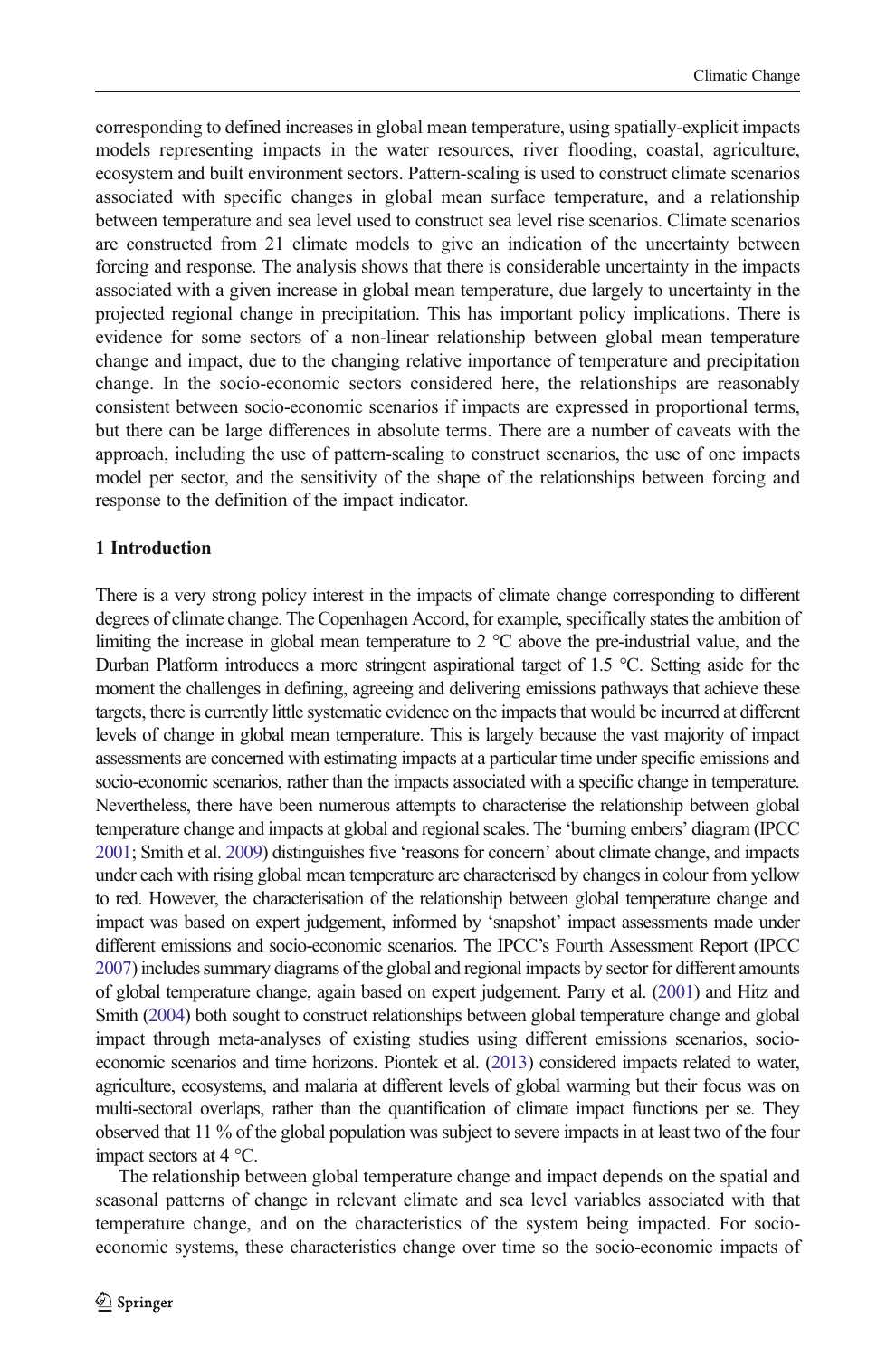a, say,  $2^{\circ}$ C rise in temperature will be different in 2050 and 2080. Impacts on vegetation are affected by changes in the concentration of (particularly)  $CO<sub>2</sub>$  in the atmosphere, so the relationship between forcing and impact may therefore also be conditional on assumed atmospheric composition. Finally, some systems respond relatively slowly to changes in forcing, so the impacts at 2 °C for example may actually reflect smaller earlier forcings.

This paper presents relationships between change in global mean temperature and global-scale impact in 2050 across a range of sectors. It combines scenarios for change in global sea level and local climate scaled to match a range of specific prescribed changes in global mean temperature with time-dependent socio-economic scenarios. Impacts are estimated using spatially-explicit impacts models and aggregated to the global scale. The presentation here focuses on one time horizon and one socio-economic scenario (SRES A1b), but the paper also assesses the extent to which socioeconomic assumptions affect the relationship between forcing and impact. The uncertainty in the relationship between forcing and impact due to uncertainty in the spatial pattern of climate change is represented by constructing climate scenarios from 21 different climate models. It is assumed that CO2 concentration in 2050 is 532 ppmv (the SRES A1b value). Note that this is close to the RCP8.5 value (540 ppmv).

The analysis presented in this paper complements two other global-scale assessments using the same suite of impacts and climate models. Arnell et al. ([2013a](#page-11-0)) estimated the global and regional impacts under a set of specific (SRES) emissions scenarios (a more traditional approach to impact assessment), and Arnell et al. ([2013b\)](#page-11-0) compared the global and regional impacts under 'business-as-usual' and idealised emissions policies. Other studies (e.g. Fussel et al. ([2003](#page-11-0)), Kleinen and Petschel-Held ([2007](#page-11-0)) and Gerten et al. ([2013](#page-11-0))) have used a similar approach to construct response functions, but the analysis in this paper uses a wider range of indicators and (compared with Fussel et al. ([2003](#page-11-0)) and Kleinen and Petschel-Held [\(2007\)](#page-11-0)) characterises uncertainty using a wider range of climate model patterns.

Relationships between the amount of climate forcing and climate change impact can be used not only to provide high-level indications of the potential impacts of different amounts of climate change, but can also be used in regional and global impact assessments where it is not feasible to run detailed, spatially-explicit impacts models. This can be done by combining response functions with global temperature change as predicted under different emissions scenarios by a simple climate model, or by incorporating response functions into integrated assessment models. Economic integrated assessment models (e.g. Boyer and Nordhaus [2000](#page-11-0); Tol [2002;](#page-12-0) Hope [2006](#page-11-0)) use relationships between temperature and the impacts of climate change expressed in economic terms. These are typically set as mathematical functions of temperature (for example linear, quadratic or stepped), but the shapes of such functions could be informed by 'empirical' relationships based on the application of spatially-explicit impacts models with scenarios representing different amounts of climate change.

#### 2 Methodology and impact indicators

# 2.1 Introduction

The basic approach involves running spatially-explicit impacts models with climate and sea level scenarios representing a specific prescribed change in global mean temperature and a socioeconomic scenario representing conditions at a specific time horizon. The relationship between amount of forcing (i.e. global temperature change) and impact for a given socio-economic scenario and time horizon is constructed by repeating the calculations with climate and sea level scenarios representing different changes in global mean temperature.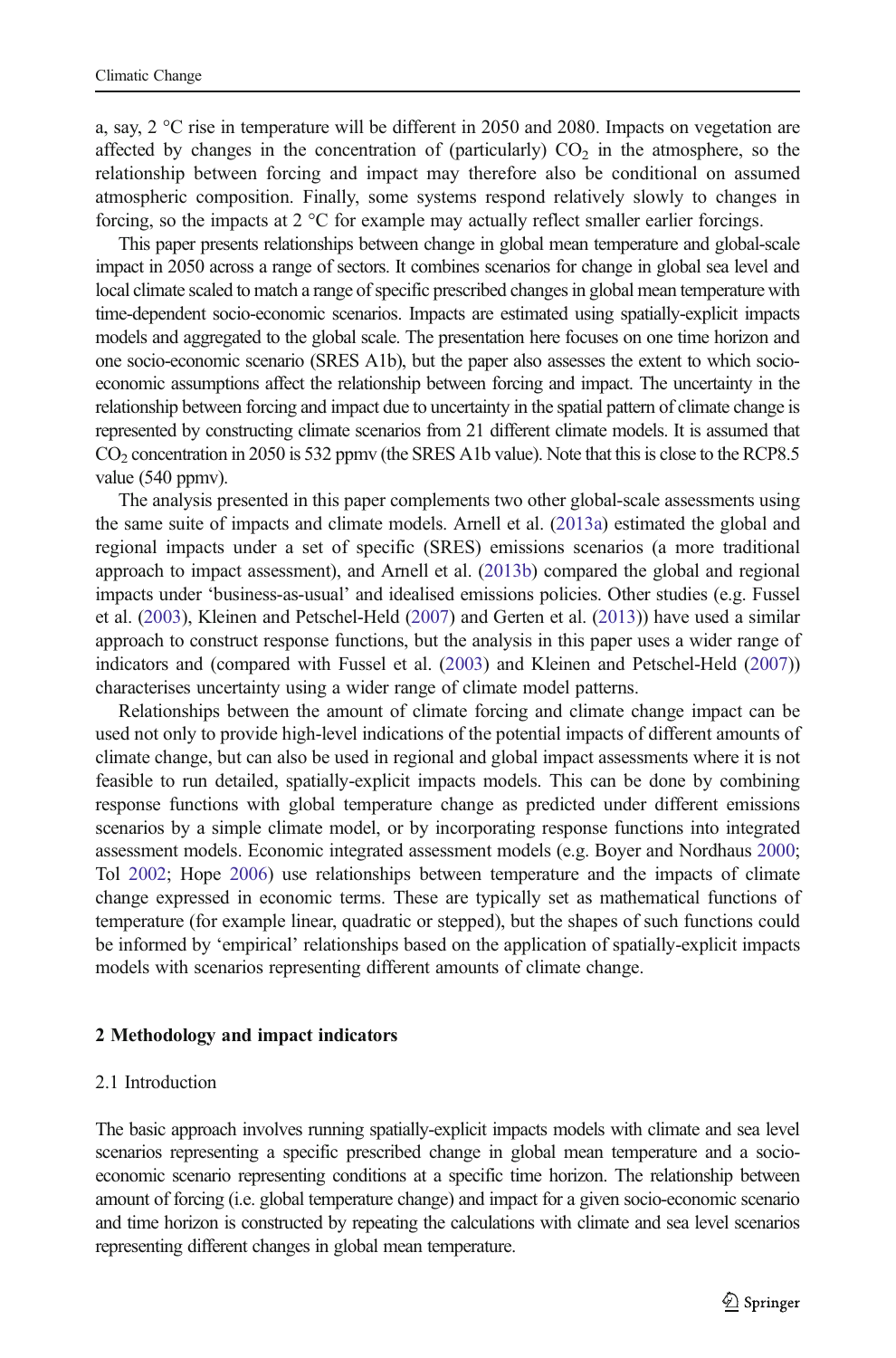<span id="page-3-0"></span>The impact indicators are summarised in Table 1, and explained in more detail in Section 2.2. Impacts in 2050 are simulated at a fine spatial resolution  $(0.5 \times 0.5^{\circ}$  or by coastal segment, average length 85 km), and indicators are calculated at the regional and global scales. Only global-scale response functions are reported here (but regional results are presented in Supplementary Material). The period 1961–1990 is used to characterise the 'current' climate, against which climate changes are compared. For comparative purposes, note that the SRES A1b emissions trajectory produces a range in change in global mean surface temperature in 2050 (relative to 1961–1990) of approximately 1.5–2.4 °C (calculated using a probabilistic version (Lowe et al. [2009\)](#page-11-0) of the MAGICC simple climate model (Meinshausen et al. [2011](#page-12-0))), and RCP8.5 produces a change of 1.7–2.9 °C (IPCC [2013\)](#page-11-0).

Climate scenarios representing spatial and seasonal changes in climate variables associated with specific changes in global mean temperature were constructed by pattern-scaling output from 21 climate models (Section [2.3\)](#page-4-0). Sea level scenarios associated with specific temperature changes were constructed by rescaling a transient sea level rise trajectory (Section [2.4\)](#page-5-0). The socio-economic scenarios used are summarised in Section [2.5.](#page-5-0)

## 2.2 Impact indicators

The population exposed to change in water stress and the flood-prone population exposed to change in frequency of river flooding are based on 30 years of river flows simulated using the global hydrological model Mac-PDM.09 (Gosling and Arnell [2011;](#page-11-0) Arnell and Gosling [2013a](#page-11-0)). A watershed with an average annual runoff less than  $1,000 \text{ m}^3$ /capita/year is assumed to be exposed to water stress (Gosling and Arnell [2013\)](#page-11-0). A change in exposure is assumed to occur where climate change causes the average annual runoff to change (increase or decrease) greater than the standard deviation due to multi-decadal variability, or where average annual runoff either falls below the  $1,000 \text{ m}^3$ /capita/year threshold or rises above it. A similar indicator was used by Gerten et al. [\(2013](#page-11-0)). Change in exposure to flood hazard is indexed by the number of flood-prone people living in grid cells where the frequency of the baseline 20-year flood doubles or halves (Arnell and Gosling [2013b\)](#page-11-0); the indicator used by Kleinen and Petschel-Held ([2007\)](#page-11-0) is similar in principle, but calculated at the major basin rather than grid cell level.

| Impact indicators<br>Table 1 |  |
|------------------------------|--|
|------------------------------|--|

Water Population exposed to a change in water-resources stress Cropland exposed to substantial change in drought frequency River flooding Flood-prone population exposed to a substantial change in frequency of flooding Coastal Change in coastal wetland extent Additional average annual number of people flooded in coastal storms **Agriculture** Cropland exposed to change in crop suitability Infrastructure Change in regional residential heating energy demands Change in regional residential cooling energy demands Environment Proportion of (non-cropland) region with a change in NPP of more than 5 %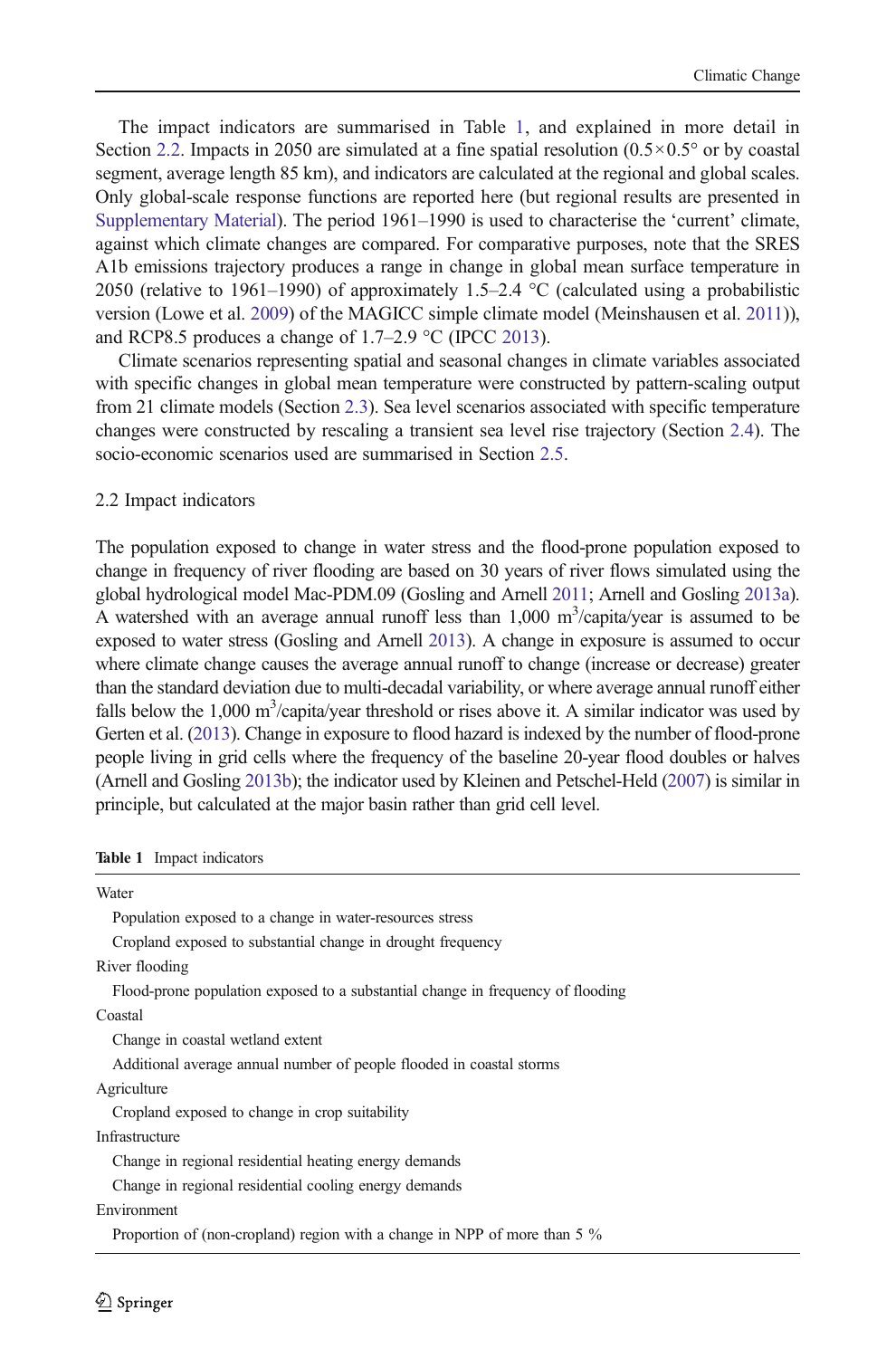<span id="page-4-0"></span>Drought frequency for each cell is estimated by calculating the 12-month standardised precipitation index (SPI: McKee et al. [1993](#page-12-0)) from the 30-year monthly precipitation time series. A 'drought' is defined as a month with an index of less than -1, which occurs 15 % of the time in the 1961–1990 baseline. The impacts of changes in drought frequency are indexed by the area of cropland with either a doubling  $(>30\%)$  or a halving  $(<7.5\%)$  of drought frequency.

The effects of climate change on suitability for cropping are represented by the areas of cropland with changes in a crop suitability index (Ramankutty et al. [2002\)](#page-12-0) of more than 5 %. The crop suitability index characterises suitability based on climatic (temperature, and the ratio of actual to potential evaporation) and soil (organic carbon content and pH) conditions.

Changes in the number of people flooded in the coastal zone and coastal wetland extent are calculated using the Dynamic Interactive Vulnerability Assessment (DIVA) model (Hinkel and Klein [2009;](#page-11-0) Vafeidis et al. [2008](#page-12-0); Brown et al. [2013](#page-11-0)), which combines changes in sea level with estimates of vertical land movement to determine local sea level rise and change in the flood frequency curve. It is assumed in this application that the level of coastal protection increases as population and wealth increases in the coastal zone.

Changes in ecosystem characteristics are calculated using the dynamic global vegetation model JULES/IMOGEN (Huntingford et al. [2010\)](#page-11-0). Impacts on terrestrial ecosystems are characterised by the proportion of grid cells in which simulated Net Primary Productivity (NPP) changes by more than 10 %; the calculation is made across grid cells with more than  $500 \text{ km}^2$  of land that is not classified as either cropland or pasture. Ecosystem changes are dependent not only on changes in climate, but also changes in atmospheric  $CO<sub>2</sub>$  concentration. It is here assumed that  $CO<sub>2</sub>$  concentrations in 2050 are fixed at 532 ppmv (the SRES A1b) projection) for all prescribed changes in temperature. In practice, it is unlikely that such levels of CO<sub>2</sub> would be consistent with either very low (< approximately 1  $^{\circ}$ C) or high (>4  $^{\circ}$ C) temperature changes. Both Fussel et al. [\(2003](#page-11-0)) and Gerten et al. ([2013\)](#page-11-0) used different indicators of ecosystem change, and also associated different temperature changes with different  $CO<sub>2</sub>$  concentrations.

The impacts of climate change in the built environment are indexed by changes in regional domestic heating and cooling energy requirements, estimated using a simplified version of Isaac and van Vuuren ([2009](#page-11-0)) energy demand model. This projects energy requirements from heating and cooling degree days, together with population, household size and global-scale assumptions about heating and cooling technologies and efficiencies.

None of the indicators explicitly incorporate the effects of adaptation. All therefore can be interpreted as representing exposure to the impact of climate change.

## 2.3 Climate data and scenarios

Climate scenarios were constructed (Osborn et al., In prep) by pattern-scaling spatial fields of monthly climate variables from 21 of the climate models in the CMIP3 (Coupled Model Intercomparison Project phase 3) set (Meehl et al. [2007a](#page-12-0)) to represent different prescribed changes in global mean temperature. A central assumption in the pattern-scaling approach is therefore that the relationship between local change in each climate variable and global temperature change is one-directional and (perhaps after transformation) linear. This is reasonable (at least for temperature and precipitation) for moderate amounts of global mean temperature change (Mitchell [2003](#page-12-0); Neelin et al. [2006](#page-12-0)), but may not hold for high temperature changes which may be associated with step changes in climate regime in certain locations. Also, there is some evidence of non-linear relationships between global mean temperature in some tropical regions (Good et al. [2012](#page-11-0)), and the presence of strong regionally-specific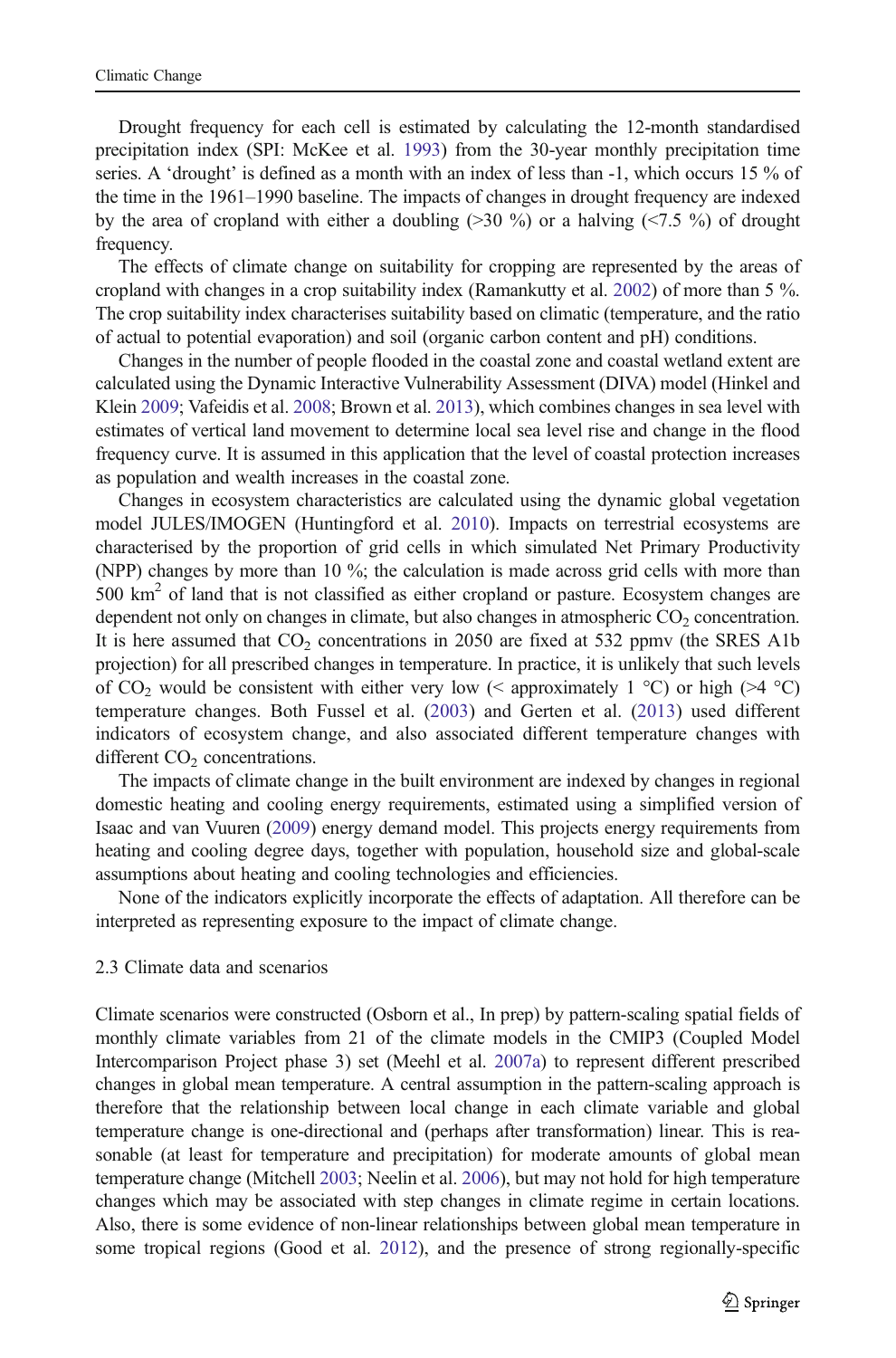<span id="page-5-0"></span>forcings (e.g. through aerosols) may complicate relationships. The pattern-scaled climate scenarios are therefore to be regarded as indicative only.

All 21 climate models are here assumed equally plausible, but note that they do not represent a set of 21 independent models. Impacts are calculated under all 21 climate models individually. The ensemble mean climate scenario is not used, because averaging model climate projections leads to a loss of signal where projected changes are of different directions, underestimates spatial variability in change, and hides the relationships between different indicators of impact. Also, the distribution of models in model or parameter space is unclear (Knutti et al. [2010](#page-11-0)). One climate model (HadCM3) is highlighted in the figures presented here in order to illustrate the relationships between indicators and (in the Supplementary Material) impacts in different regions. This model was selected as the indicator simply because it has been used previously in many impact assessments.

The pattern-scaled climate scenarios were interpolated statistically from the native climate model resolution (typically of the order of  $3\times3^{\circ}$ ) to  $0.5\times0.5^{\circ}$ , and 30-year time series representing climates corresponding to defined changes in global mean temperature above 1961–1990 were constructed by applying the scenarios to the CRU TS3.1 observed  $0.5 \times 0.5^{\circ}$  1961–1990 climatology (Harris et al. [2013\)](#page-11-0). Terrestrial ecosystem impacts are dependent on the history of change in climate over time. Prescribed transient scenarios were constructed by scaling the trajectory of temperature change under A1b emissions to match defined temperature changes (e.g.  $2 \degree C$ ) in 2050. The impacts in 2050 for this indicator therefore represent the cumulative effects experienced by the time temperatures reach the prescribed increase in 2050.

# 2.4 Sea level scenarios

Sea level scenarios representing different changes in temperature in 2050 were constructed in a different way to the climate scenarios. First, a set of sea level rise trajectories was derived from the trajectory of sea level rise under A1b, scaled to correspond to a range of increases in global mean sea level (by 2050, these ranged between 6 and 48 cm above the 1990 level, compared with the original A1b value of 18 cm). Second, estimates of the change in global mean temperature in 2050 associated with each incremental change in sea level in 2050 were derived using relationships between temperature and sea level constructed for 15 climate models. These relationships were constructed by using the MAGICC 4.2 simple climate model to estimate the thermal expansion component of sea level rise with increasing temperature (with parameters tuned to the 15 different climate models), and estimating the contribution from melting ice sheets and glaciers using the same methodology as applied in Meehl et al. ([2007b](#page-12-0)). The temperatures associated with given sea level rises are shown in Supplementary Figure 1, which also shows the relationships between temperature and sea level rise.

# 2.5 Socio-economic scenarios

Future population and gross domestic product were taken from the IMAGE v2.3 representation of the A1b, A2 and B2 storylines (van Vuuren et al. [2007\)](#page-12-0). The population living in inland river floodplains was estimated by combining the high-spatial resolution CIESIN GRUMP data set (CIESIN [2004\)](#page-11-0) with 5′ flood-prone areas defined in the UN PREVIEW Global Risk Data Platform (preview.grid.unep.ch); it is assumed that the proportion of population living in flood-prone areas within each  $0.5 \times 0.5^{\circ}$  grid cell or coastal segment does not change over time. Cropland extent was taken from the Ramankutty et al. [\(2008](#page-12-0)) global cropland data base, and assumed not to change over time.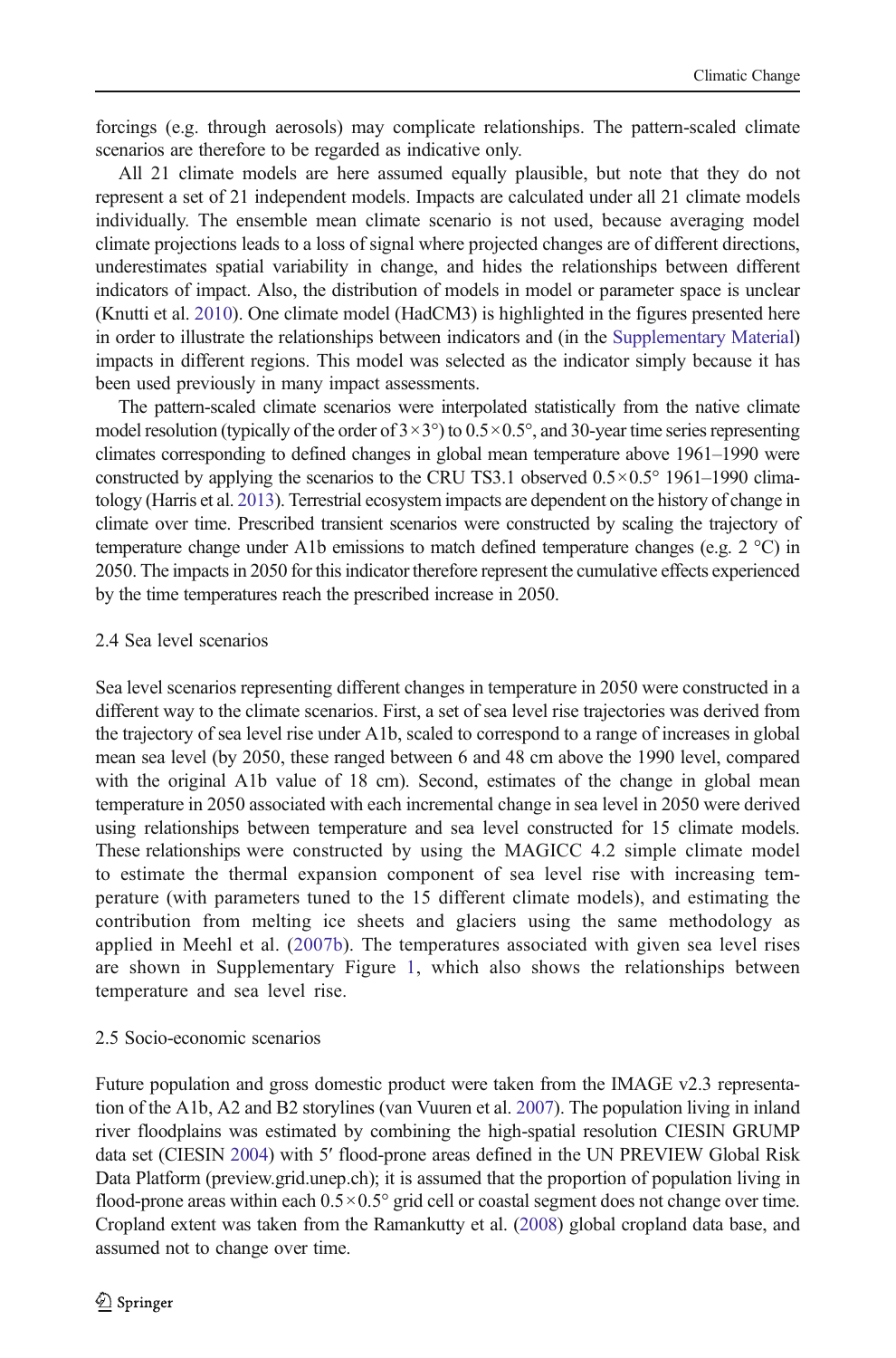# 3 Results

3.1 Indicators of exposure in the absence of climate change

Table 2 summarises a range of 'exposure' measures in 2050, under the A1b socio-economic scenario, assuming that climate and sea level remain at 1961–1990 levels; year 2000 values provide a context for change by 2050. In 2050, global population has increased to around 8.2 billion Approximately 3 billion people live in watersheds with less than  $1,000 \text{ m}^3$ /capita/ year—twice the 2000 value. Around 840 million people live in river floodplains, and around 600 thousand people a year are flooded in coastal floods. This last figure is lower than in 2000, primarily because coastal flood protection standards are assumed to increase over time as population and wealth increases. Heat energy demands vary with population, but because cool energy demands are also a function of wealth, these continue to increase through the 21st century; they increase from 3 % of total heating and cooling energy demands in 2000, to 16 % in 2050. Coastal wetland extent declines slightly because of regional land movements.

The majority of people already exposed to water resources stress (approximately 74 % of the global total in 2000) live in south Asia and China, and these two regions also account in 2000 for around 62 % of river flood-prone people and 43 % of the people flooded in coastal floods. Most of the rest of the global total of people exposed to river and coastal floods are in south East Asia. The simulated increases in residential heating energy demand are greatest in East Asia (especially China) and south Asia, whilst the largest increases in residential cooling energy demand are simulated in south, south east and East Asia.

3.2 The relationship between forcing and impact in 2050

Figure [1](#page-7-0) shows the relationship between climate forcing (global mean temperature increase above the 1961–1990 mean) and global-scale impact in 2050, for the indicators shown in Table [1](#page-3-0). The functions are shown separately for the 21 climate models (19 for change in NPP, and 15 for the coastal indicators). Similar functions for regional-scale impacts are presented in Supplementary Figure 2 (and data are available in online supplementary material).

There is considerable uncertainty in the relationship between forcing and impact between the climate models for most indicators, and estimated impacts at any temperature change are therefore uncertain. For example, at 2  $^{\circ}$ C crop suitability declines across between 20 and 60  $\%$ of cropland, between 10 and 40 % of global population sees an increased exposure to water resources stress, and between 5 and 50 % of people in river floodplains are exposed to a

|                                                                    | 2000   | 2050   |
|--------------------------------------------------------------------|--------|--------|
| Population (m)                                                     | 6,122  | 8,196  |
| Water-stressed population (m)                                      | 1,555  | 3,064  |
| Population exposed to river flooding (m)                           | 637    | 843    |
| Cropland ( $k km2$ )                                               | 14,447 | 14,447 |
| Coastal wetland $(k \text{ km}^2)$                                 | 858    | 854    |
| Average annual number of people flooded in coastal floods (k/year) | 3,437  | 606    |
| Regional heat energy demand (PJ)                                   | 30,447 | 42,662 |
| Regional cool energy demand (PJ)                                   | 857    | 7,259  |

Table 2 Global-scale exposure measures in the absence of climate change in 2000 and 2050, under an A1 socioeconomic scenario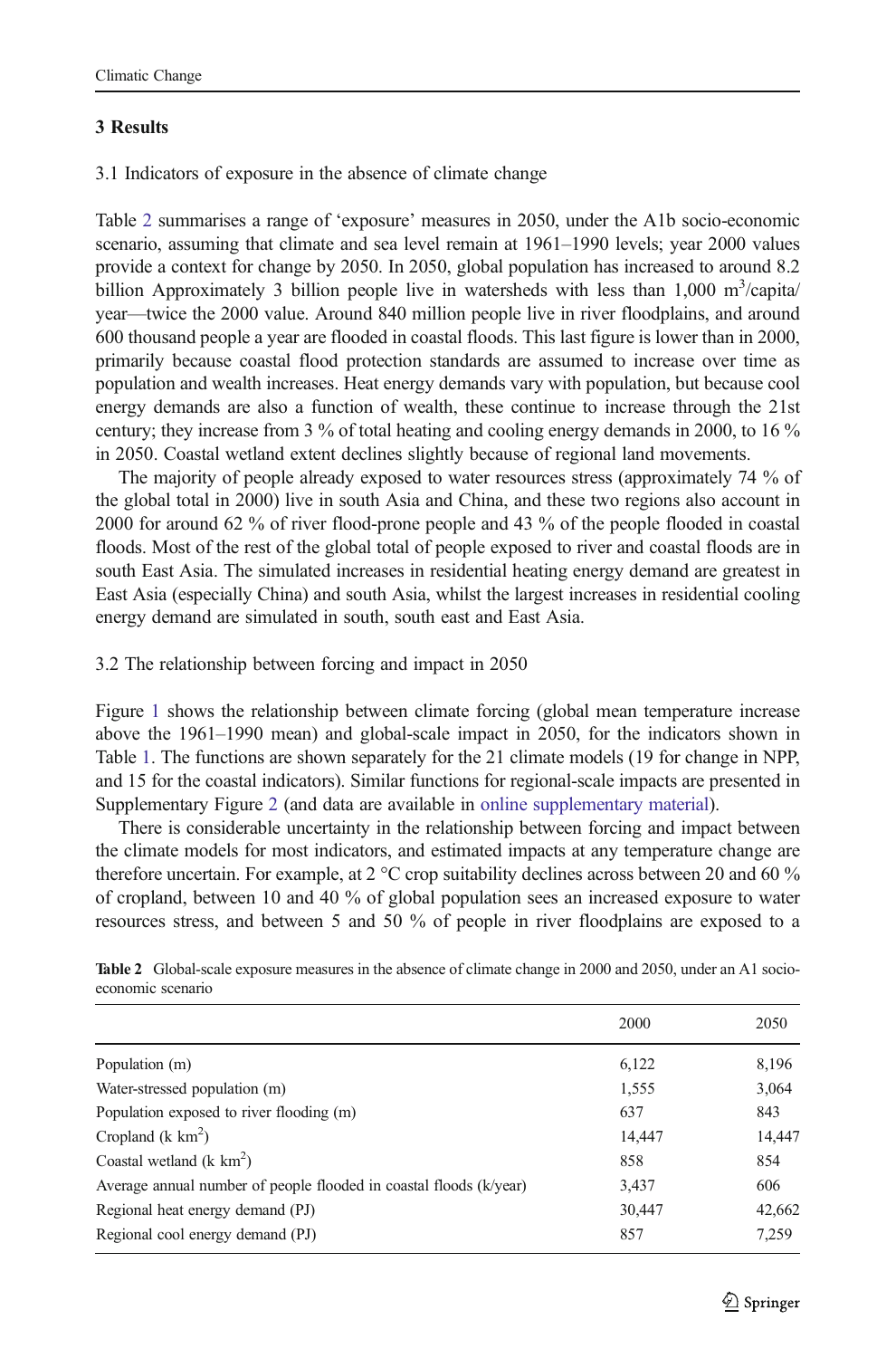<span id="page-7-0"></span>

Fig. 1 Relationship between global temperature increase above 1961–1990 and global-scale impact indicators, under an A1 socio-economic and emissions scenario in 2050. Add 0.3 °C to estimate change in global mean temperature relative to pre-industrial. 1, 2 and 3 °C above 1961–1990 correspond to 1.3, 2.3 and 3.3 °C above pre-industrial. The relationship with the HadCM3 climate model pattern is highlighted

doubling of flood frequency. This is primarily due to differences in the spatial pattern of change in precipitation between the climate models. There is less uncertainty in the relationship between forcing and energy demands because there is less difference between models in projected patterns of temperature change, although even for projected residential cooling demands there is a range at  $2 \degree C$  of increases between 40 and 60 %. There is also less uncertainty in coastal impacts; an additional 8–30 million people are flooded each year with a 2 °C rise in temperature. Note that the changes with the indicative HadCM3 pattern are close to the middle of the range for some indicators, but at the extreme of the range for others (it produces the highest increase in cooling energy demands, for example). Also, the HadCM3 functions illustrate relationships between indicators. The HadCM3 pattern, for example, results in relatively low estimates for increased exposure to water resources stress and reductions in flooding, but high estimates for increased exposure to river flooding and apparent reductions in water stress; it has a large decrease in heating demand, and a large increase in cooling demand.

Many of the relationships between forcing and impact on exposure to water resources stress, change in river flood and drought frequency, and change in crop suitability, tend to asymptote towards an apparent limit, with the limit and the point at which the change levels off varying between the climate model patterns. This occurs because these indicators are based on thresholds—for example a 'significant' change in runoff or a 5 % change in crop suitability and once this threshold is crossed it clearly cannot be crossed again. The coastal and energy indicators, in contrast, show change in 'volume', and they increase consistently with increase in global mean temperature. The additional numbers of people flooded in coastal floods increases particularly substantially beyond a 2 °C rise in temperature, but the heating and cooling energy demands increase more linearly with temperature.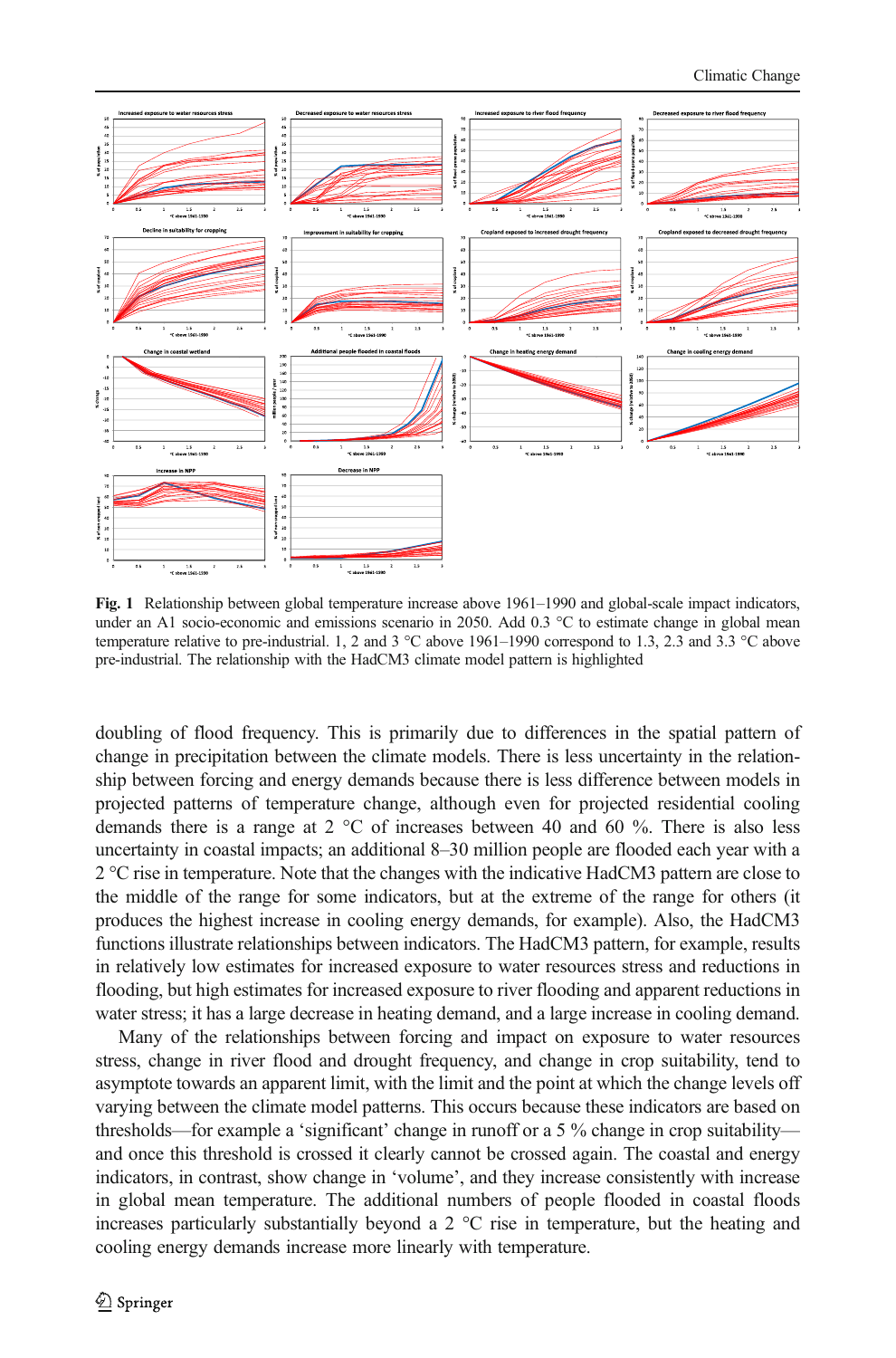<span id="page-8-0"></span>For most of the climate model patterns, the proportion of cropland with an increase in suitability increases as temperature increases to approximately  $1-2$  °C above 1961–1990, but decreases slightly thereafter. This is because in some regions—primarily in high latitude



Fig. 2 Effect of socio-economic scenario on the relationship between global mean temperature change and impacts on water resources stress, exposure to change in river flood frequency, and residential energy requirements. HadCM3 climate model pattern. Add 0.3 °C to estimate change in global mean temperature relative to pre-industrial. 1, 2 and 3 °C above 1961–1990 correspond to 1.3, 2.3 and 3.3 °C above pre-industrial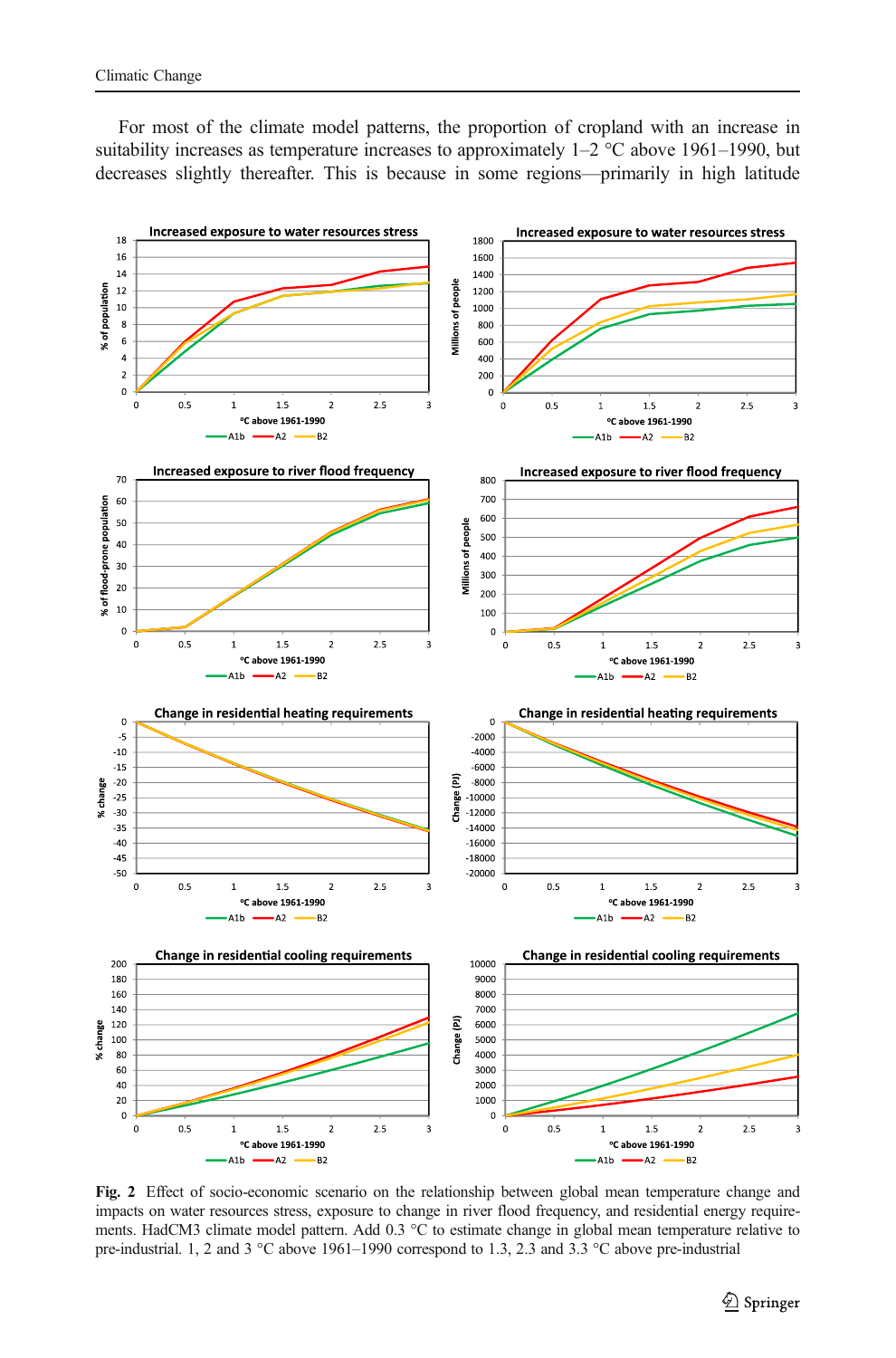eastern Europe and Canada—as temperatures increase, the beneficial effects of increased temperature are increasingly offset by the adverse effects of lower ratios of actual to potential evaporation.

The functions relating temperature change in 2050 to change in NPP assume a  $CO<sub>2</sub>$ concentration of 532 ppmv. With just a change in  $CO<sub>2</sub>$  from 370 ppmv and no change in climate, between 52 and 62 % of the (non-cropped) land area sees an increase in NPP of more than 10 %. An increase in global mean temperature of up to 1  $^{\circ}$ C tends to lead to a greater area with an increase in NPP, but thereafter the area with increasing NPP begins to fall. The temperature effects are, however, small at the global scale, and the area with an increase in NPP in 2050 is most strongly affected by increasing  $CO<sub>2</sub>$  concentrations. In contrast, the area with a decrease in NPP—whilst considerably smaller than the area with an increase—is more sensitive to change in climate.

Regional functions are shown in Supplementary Figure 2. They show considerable regional diversity in the shape of the functions and the amount of uncertainty, and the highlighted HadCM3 functions illustrate relationships between changes in different regions.

## 3.3 Sensitivity to assumed socio-economic scenario

Figure [2](#page-8-0) shows the effect of three different socio-economic assumptions (SRES A1b, A2 and B2) on the relationship between forcing and impacts on exposure to water resources stress and change in river flood frequency, and heating and cooling demands, in 2050.

For both the hydrological measures, the relationships are very insensitive to the assumed socio-economic scenario when impacts are expressed in proportional terms. In absolute terms, the impacts of a given increase in temperature, however, can be very different between socioeconomic scenarios.

Changes in residential cooling demands are much more sensitive to socio-economic scenario, and this is largely because the regional distribution of baseline demands is different under the three scenarios considered here. Simulated demands are much higher in south east and east Asia under A1b than the other two scenarios, and are dependent on both population and GDP.

#### 4 Conclusions

This paper has presented global-scale relationships between the amount of climate change, as characterised by global mean temperature, and a series of indicators of climate change impact. Such relationships can be used to quantify previouslyqualitative schematics representing the impacts of climate change, can be used directly to rapidly estimate impacts at any specified global mean temperature change, and can inform the shapes of relationships between forcing and impact used in integrated assessment models.

There are a number of caveats with the analysis. The construction of the relationships relies on the use of a simple pattern-scaling approach to produce climate scenarios representing defined changes in global mean temperature; more sophisticated approaches could be developed to account for non-linear responses, regionallysignificant forcings and step changes. The analysis here uses only one impacts model per sector. Other impacts models could result in differently-shaped relationships; the effect of impact model uncertainty is currently being explored through the ISI-MIP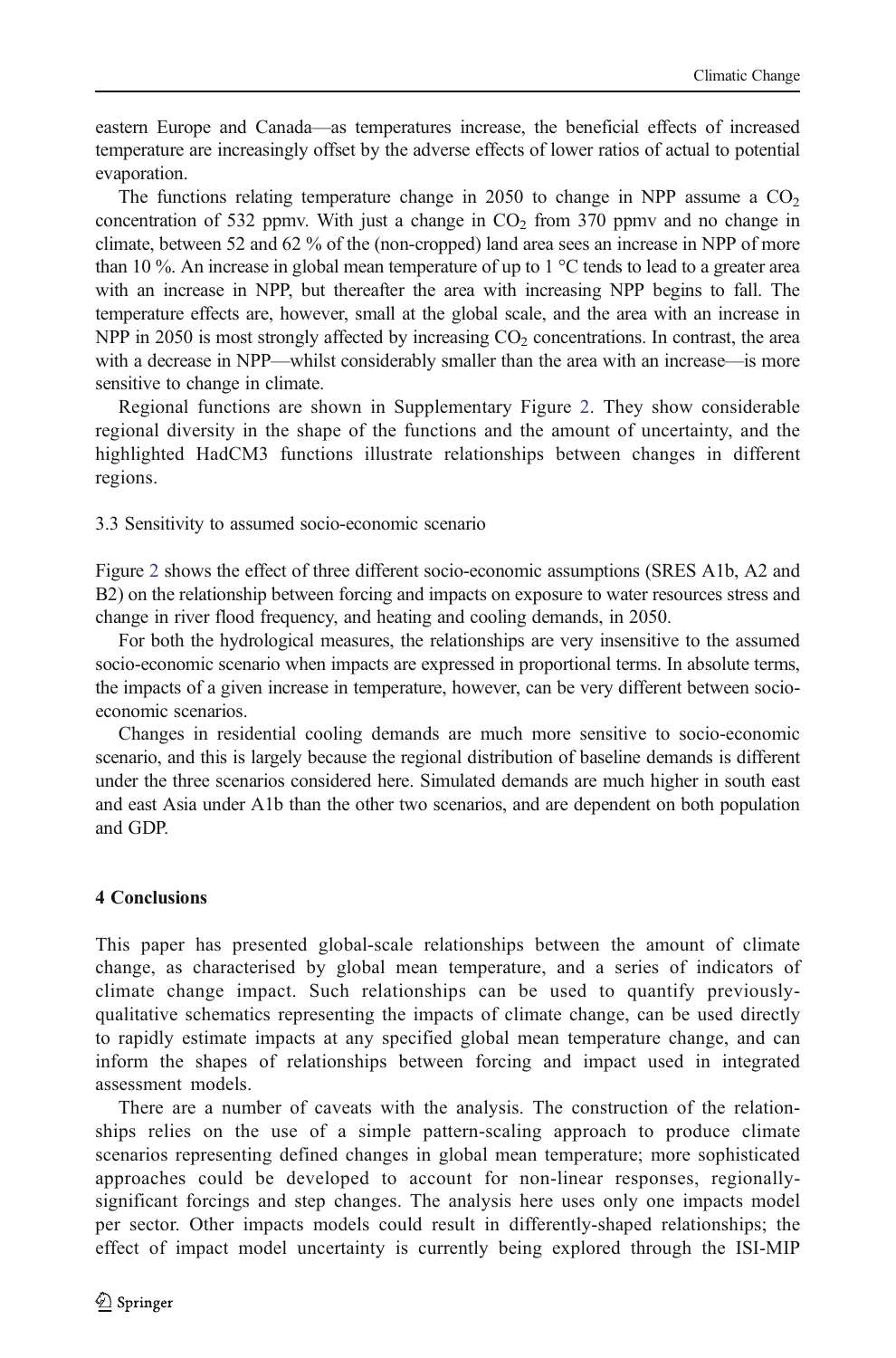initiative ([www.isi-mip.org](http://www.isi-mip.org/)). Note that the relationships between global mean temperature change and increased exposure to water resources stress here are similar in principle—although slightly different quantitatively—to those presented by Gerten et al. [\(2013](#page-11-0)). The relationships presented here assume each of the 21 climate models considered is equally plausible. In some cases, the uncertainty range is very much influenced by a single outlier model—but it is not always the same model that produces an outlier. The range is based on CMIP3 climate models. The CMIP5 climate model ensemble produces a broadly similar range in spatial patterns of change in climate by the end of the 21st century (Knutti and Sedlacek [2013](#page-11-0)), so it is unlikely that relationships based on CMIP5 models would show substantially different ranges; this has been demonstrated for water stress impacts (Gosling and Arnell [2013\)](#page-11-0). The relationships produced here assume that  $CO<sub>2</sub>$  concentrations at a given time horizon are known (here following the SRES A1b trajectory and approximating closely RCP8.5). Uncertainty bands could be constructed by using a range of plausible  $CO<sub>2</sub>$ concentrations at each time period. Finally, the shape of the relationship between forcing and response can be dependent on the precise definition of the impact indicator. Many of the indicators used here are based on the exceedance of thresholds, and these can produce response functions which appear to asymptote.

Recognising these caveats, it is possible to draw a number of conclusions. For most indicators, there is considerable uncertainty (at global and regional scales) in the impacts associated with a defined change in temperature. This is largely due to differences between climate models in the projected spatial pattern of change in precipitation, although there is some uncertainty associated the projected patterns of temperature change. The range between climate models varies between regions, and where models are more consistent in their projections of change the range is obviously lower. A clear implication is that it is currently very difficult to estimate with precision the impacts at any defined change in global mean temperature, and that the estimated range will depend on the ensemble of climate models considered. There is also evidence in some sectors and regions of non-linear responses of impact indicators to changes in global mean temperature. In one of the examples here, parts of the world experience an improvement in crop suitability for modest increases in temperature, but as temperature rises suitability begins to decline.

The ranges in response shown for each indicator are not independent; a future world with a large increase in the area with increased exposure to water resources stress, for example, may not plausibly have a large increase in exposure to river flood hazard. This has two implications. First, if it is possible to produce some global aggregated impact metric across sectors (for example by converting all impacts into dollars), then the range in that metric will not be as large as the sum of all the ranges for the individual impact indicators. Second, if the relationships here are to be used in a probabilistic uncertainty analysis of the impacts of climate change, then it is necessary to take into account the correlation between impact indicators. It is not appropriate to mix and match the highest and lowest impacts for each sector.

Acknowledgments The research presented in this paper was conducted as part of the QUEST-GSI project, funded by the UK Natural Environment Research Council (NERC) under the QUEST programme (grant number NE/E001890/1). For the climate change and sea level rise patterns we acknowledge the international modelling groups for providing their data for analysis, the Program for Climate Model Diagnosis and Intercomparison (PCMDI) for collecting and archiving the model data, the JSC/CLIVAR Working Group on Coupled Modelling (WGCM) and their Coupled Model Intercomparison Project (CMIP) and Climate Simulation Panel for organising the model data analysis activity, and the IPCC WG1 TSU for technical support. The IPCC Data Archive at Lawrence Livermore National Laboratory is supported by the Office of Science, US Department of Energy. The authors thank the referees for their constructive comments. The regional and global functions are available in online supplementary material.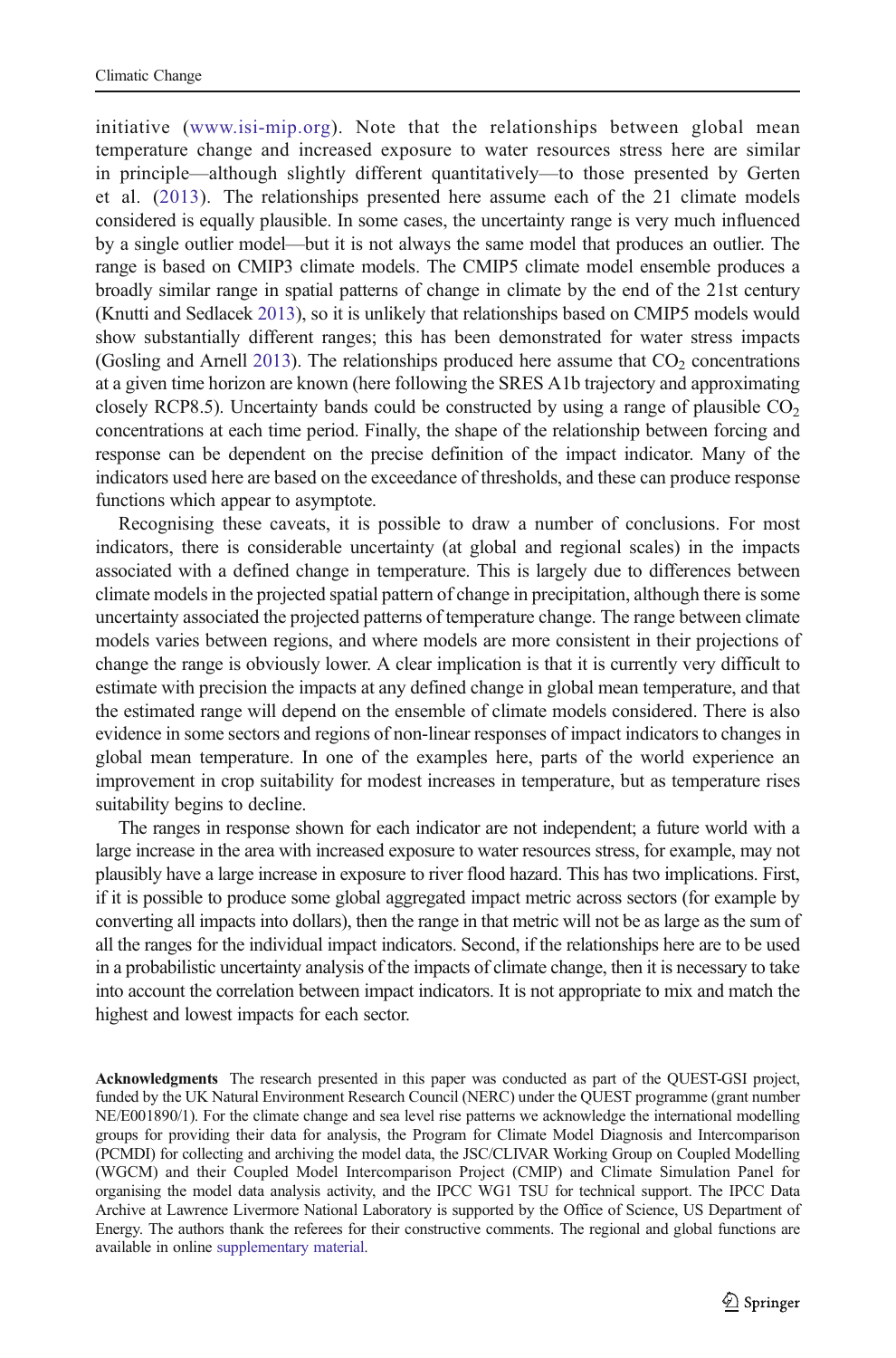<span id="page-11-0"></span>Open Access This article is distributed under the terms of the Creative Commons Attribution License which permits any use, distribution, and reproduction in any medium, provided the original author(s) and the source are credited.

## **References**

- Arnell NW, Gosling SN (2013a) The impacts of climate change on river flow regimes at the global scale. J Hydrol 486:351–364
- Arnell NW, Gosling SN (2013b) The impacts of climate change on river flood risk at the global scale. Clim Chang under review
- Arnell NW et al (2013a) A global-scale, multi-sectoral regional climate change risk assessment. Clim Chang under review
- Arnell NW et al (2013b) A global assessment of the effects of climate policy on the impacts of climate change. Nat Clim Chang 3:512–519
- Boyer J, Nordhaus WD (2000) Warming the world: economic models of global warming. MIT Press, Cambridge
- Brown S, Nicholls RJ, Lowe JA, Hinkel J (2013) Spatial variations of sea-level rise and impacts: an application of DIVA. Clim Chang. doi[:10.1007/s10584-013-0925-y](http://dx.doi.org/10.1007/s10584-013-0925-y)
- Center for International Earth Science Information Network (CIESIN) CU; (IFPRI); IFPRI, Bank; TW; (CIAT) CIdAT (2004) Global Rural-Urban Mapping Project (GRUMP), alpha version: population grids. Socioeconomic Data and Applications Center (SEDAC), Columbia University. Available at [http://sedac.](http://sedac.ciesin.columbia.edu/gpw) [ciesin.columbia.edu/gpw.](http://sedac.ciesin.columbia.edu/gpw) (1 April 2011), Palisades: NY
- Fussel HM et al (2003) Climate impact response functions as impact tools in the tolerable windows approach. Clim Chang 56:91–117
- Gerten D et al (2013) Asynchronous exposure to global warming: freshwater resources and terrestrial ecosystems. Environ Res Lett 8:034032
- Good P et al (2012) A step-response approach for predicting and understanding non-linear precipitation changes. Clim Dyn 39:2789–2803
- Gosling SN, Arnell NW (2011) Simulating current global river runoff with a global hydrological model: model revisions, validation, and sensitivity analysis. Hydrol Process 25:1129–1145
- Gosling SN, Arnell NW (2013) A global assessment of the impact of climate change on water scarcity. Clim Chang. doi[:10.1007/s10584-013-0853-x](http://dx.doi.org/10.1007/s10584-013-0853-x)
- Harris I, Jones PD, Osborn TJ, Lister DH (2013) Updated high-resolution grids of monthly climatic observations—the CRU TS3.10 data set. Int J Climatol. doi[:10.1002/joc.3711](http://dx.doi.org/10.1002/joc.3711)
- Hinkel J, Klein RJT (2009) Integrating knowledge to assess coastal vulnerability to sea-level rise: the development of the DIVA tool. Glob Environ Chang Hum Policy Dimens 19:384–395
- Hitz S, Smith J (2004) Estimating global impacts from climate change. Glob Environ Chang Hum Policy Dimens 14:201–218
- Hope CW (2006) The marginal impacts of CO2, CH4 and SF6 emissions. Clim Pol 6:537–544
- Huntingford C et al (2010) IMOGEN: an intermediate complexity model to evaluate terrestrial impacts of a changing climate. Geosci Model Dev 3:679–687
- IPCC (2001) Summary for policymakers. Climate change 2001: impacts, adaptation, and vulnerability. contribution of working group ii to the third assessment report of the intergovernmental panel on climate change. Cambridge University Press, Cambridge
- IPCC (2007) Summary for policymakers. In: Parry ML et al (eds) Climate change 2007: impacts, adaptation and vulnerability. Contribution of working group II to the fourth assessment report of the intergovernmental panel on climate change. Cambridge University Press, Cambridge, pp 7–22
- IPCC (2013) Summary for Policymakes. Climate Change 2013: The Science of Climate Change. Contribution of Working Group I to the Fifth Assessment Report of the Intergovernmental Panel on Climate Change
- Isaac M, van Vuuren DP (2009) Modeling global residential sector energy demand for heating and air conditioning in the context of climate change. Energy Policy 37:507–521
- Kleinen T, Petschel-Held G (2007) Integrated assessment of changes in flooding probabilities due to climate change. Clim Chang 81:283–312
- Knutti R, Sedlacek J (2013) Robustness and uncertainties in the new CMIP5 climate model projections. Nat Clim Chang 3:369–373
- Knutti R et al (2010) Challenges in combining projections from multiple climate models. J Clim 23:2739–2758
- Lowe JA et al (2009) How difficult is it to recover from dangerous levels of global warming? Environ Res Lett 4. doi:[10.1088/1748-9326/4/1/014012](http://dx.doi.org/10.1088/1748-9326/4/1/014012)